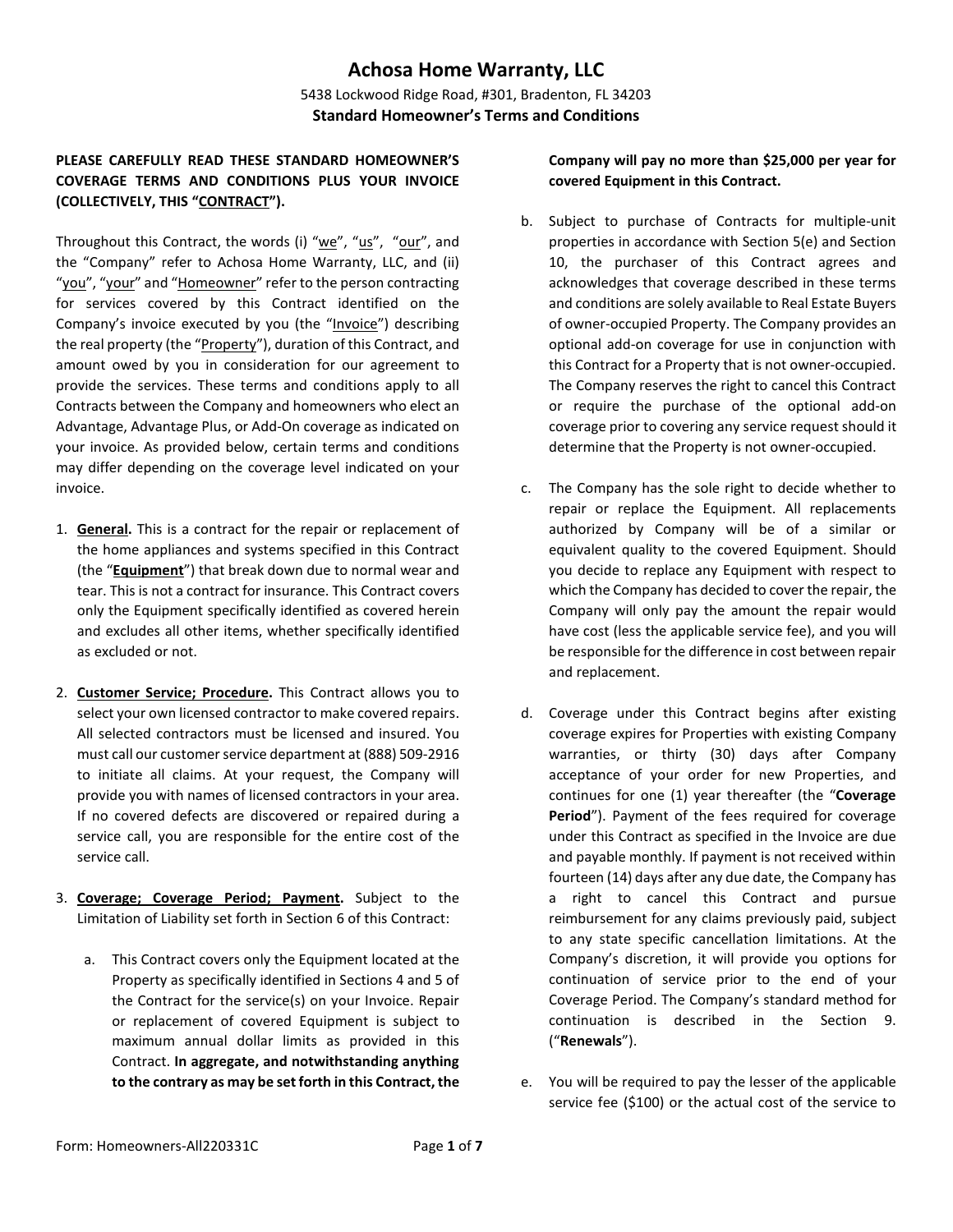your selected contractor for each service request. Further, if your selected contractor repairs or replaces Equipment that is not covered by this Contract, or charges more for the service than our coverage limits, you will be required to pay the excess expenses.

f. You continue to be responsible for normal maintenance on all covered Equipment. Equipment is not covered under this Contract unless it is in safe working order at the beginning of coverage. To be covered, Equipment must be installed and located within the confines of the perimeter of the foundation of the primary dwelling (except for air conditioning) of the Property. This Contract provides coverage for unknown defects only if the defect is not detectable through visual inspection or simple mechanical test.

## 4. **Covered Equipment.**

## a. **Attic & Exhaust Fans**

Included: Motors, switches, controls, bearings Excluded: Shutters, filters and lights, range hoods **Maximum annual coverage: \$500**

#### b. **Central Air Conditioning**

Included: Ducted electric central air conditioning units Excluded: Window units, ductwork, non-ducted wall units, humidifiers, chillers, outside or underground piping, zone controls, dampers

**Maximum annual coverage: Advantage = \$2,000 Advantage Plus = \$2,500 Advantage Pro = \$3,000**

#### c. **Central Heating System**

Included: Ducted and water sourced primary central heating units (this equipment includes heat pump systems and packaged HVAC systems)

Excluded: Space heaters, ductwork, ductless systems, filters, humidifiers, electronic air cleaners, UV lights, registers, fuel storage tanks, grills, chimneys, flues, vents, outside or underground components, zone controls, dampers

**Maximum annual coverage: Advantage = \$2,000 Advantage Plus = \$2,500 Advantage Pro = \$3,000**

#### d. **Code Violations**

Included: When the correction of code violation(s) is required for a covered repair or replacement, **the Company will pay up to \$250 to correct it**

## e. **Dishwasher**

Included: All, except specifically excluded below Excluded: Racks, baskets, rollers, springs, removable trays, interior lining, lock assemblies **Maximum annual coverage: \$1,000**

## f. **Electrical System**

Included: Main electrical panel, outlets, switches, wiring, subpanels, and door bells Excluded: Solar components, damage due to power surges, inadequate capacity, low voltage systems **Maximum annual coverage: \$1,000**

## g. **Garage Door Opener**

Included: All, except specifically excluded below Excluded: Garage doors, hinges, springs, sensors, chains, tracks, rollers, wiring, loss of remote devices, batteries, lights

#### **Maximum annual coverage: \$500**

# h. **Garbage Disposal**

Included: All, except specifically excluded below Excluded: Problems or jams caused by bones, glass or nonfood objects

#### **Maximum annual coverage: \$500**

# i. **Kitchen Refrigerator**

Included: All for the refrigerator that is located in the kitchen, except specifically excluded

Excluded: Racks, shelves, lighting, handles, water line restrictions, interior thermal shells, wine coolers, mini refrigerators, door seals and gaskets, hinges, glass, AV equipment, internet connections

#### **Maximum annual coverage: \$1,000**

#### j. **Microwave**

Included: For built in microwaves only, all, except specifically excluded below

Excluded: Interior lining, door glass, clocks, racks, knobs, meat probes, rotisseries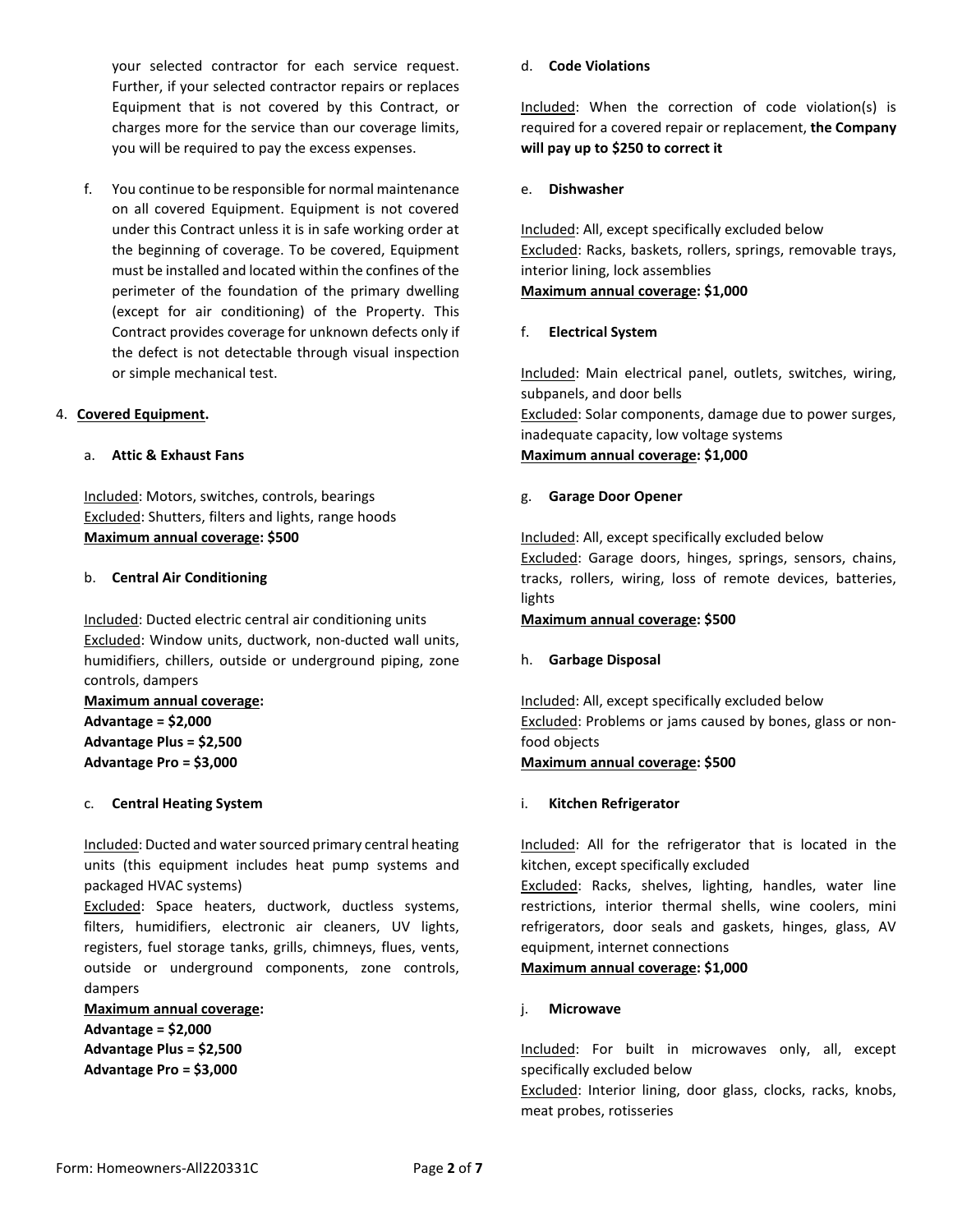# k. **Oven/Range/Cooktop**

Included: All, including range hoods, except specifically excluded below

Excluded: Rotisseries, lights, knobs, dials, racks, baskets, removable trays, door glass, interior lining, meat probe assemblies and clocks, glass or ceramic cooktops, accessories, self-cleaning mechanisms

**Maximum annual coverage: \$1,000**

# l. **Plumbing & Drains**

Included: Within the perimeter of the main foundation of the home: drains, leaks to water lines, leaks to sewer lines, assemblies within toilet tank, fixtures and faucets, valves to shower, pressure regulators, pressure relief valves, interior hose bibs, risers, clearing of stoppages

Excluded: Sinks, bathtubs, exterior hose bibs, filters, ejector pumps, grinders, shower pans or enclosures, tub enclosures, toilet bowl or tank, toilet flanges, caulking or grouting, root damage, loss due to chemical or mineral deposits, water softeners, whirlpool tub pumps, anything outside of the perimeter of the main foundation

**Maximum annual coverage: \$1,500 overall, including \$500 for access to concealed plumbing and restoration thereof**

#### m. **Roof Leaks**

Included: Asphalt or clay shingles, slate, metal roofing and flashing

Excluded: Skylights, acts of God, improper installations **Maximum annual coverage: \$500**

# n. **Sump Pump (Ground Water Only)**

Included: Mechanical parts and components that are permanently installed

Excluded: Ejector pumps, backup power assemblies and portable units

**Maximum annual coverage: \$500**

#### o. **Washer & Dryer**

Included: All, except specifically excluded below Excluded: Plastic mini-tubs, soap dispensers, filter/lint screens, knobs & Dials, venting and damage to clothing **Maximum annual coverage: \$500 Washer & \$500 Dryer**

#### p. **Water Heater**

Included: All, including issues related to water pressure, except specifically excluded below

Excluded: Oil hot water tanks, auxiliary holding or storage tanks, losses from chemical or mineral deposits, insufficient capacity

# **Maximum annual coverage: Advantage = \$500 Advantage Plus = \$1,000 Advantage Pro = \$1,500**

5. **Add-On Coverage.** You may elect to purchase any one or more of the following add-on benefits, which will be provided by the Company in accordance with the terms of this Section if such coverage is listed on your invoice.

## a. **Additional Refrigerator**

Included: All except specifically excluded

Excluded: Racks, shelves, lighting, handles, water line restrictions, interior thermal shells, door seals and gaskets, hinges, glass, AV equipment, internet connections **Maximum annual coverage: \$1,000**

#### b. **Conserve**

Included: When Equipment requires replacement, this Add-On allows you to replace the Equipment with new Equipment that is more energy efficient. This only applies when the replacement Equipment is more energy efficient than the existing Equipment.

Excluded: This Add-On may only be used once for Equipment in each Covered Equipment section in the Standard Terms & Conditions.

**Maximum Annual Coverage: Up to \$200 more than the Standard Terms & Conditions coverage for a "like for like" Equipment replacement.** 

c. **Conserve Plus**

Included: When Equipment requires replacement, this Add-On allows you to replace the Equipment with new Equipment that is more energy efficient. This only applies when the replacement Equipment is more energy efficient than the existing Equipment.

Excluded: This Add-On may only be used once for Equipment in each Covered Equipment section in the Standard Terms & Conditions.

**Maximum Annual Coverage: Up to \$400 more than the Standard Terms & Conditions coverage for a "like for like" Equipment replacement.** 

#### d. **Ductless Mini-Split System**

Included: Outdoor compressor/condenser, indoor air handling unit, conduit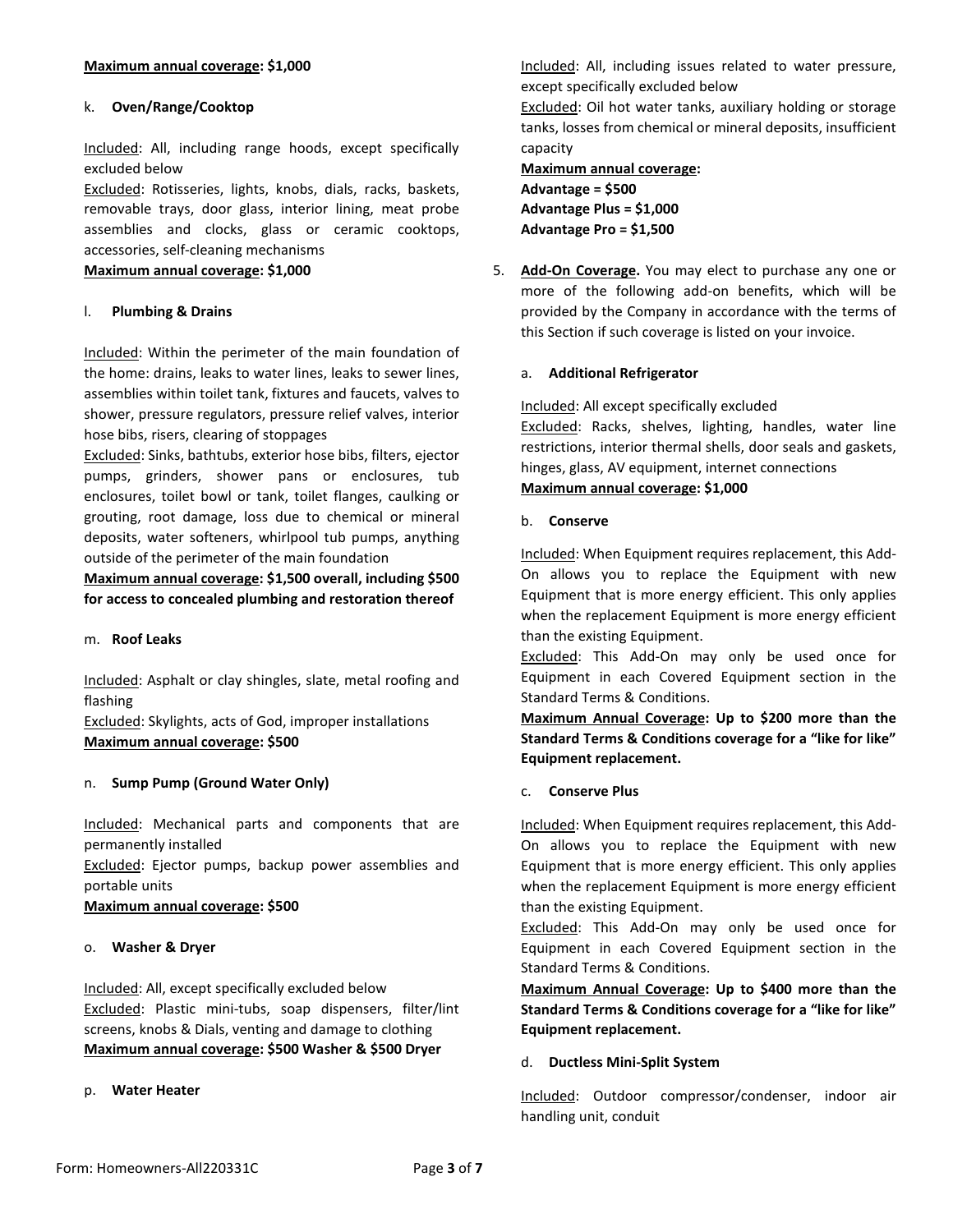Excluded: Maintenance, air filters, handheld remotes **Maximum annual coverage: \$1,000**

#### e. **Jetted Bathtub**

Included: Mechanical parts such as accessible controls, accessible plumbing lines, air pumps, drains, gaskets, circulation pump motor

Excluded: Bathtub shell, caulking, grout, gaining access to equipment, tiles, tub enclosure, failures due to improper operation, rust

#### **Maximum annual coverage: \$600**

#### f. **Non-Owner-Occupied Property**

Included: Waiver of the owner-occupied requirement in Section 3.b.

#### g. **Pool and Spa**

Included: Components of the heating, pumping and filtration system for the pool and spa where both utilize common equipment. If the pool and spa utilize different equipment, additional coverage must be purchased to cover both the pool and the spa.

Excluded: skimmers, pool sweeps, lights, liners, jets, underground/inaccessible lines, cleaning equipment, solar equipment, structural defects, timers, remote controls **Maximum annual coverage: \$800**

#### h. **Saltwater Pool and Spa**

Included: Components of the heating, pumping and filtration system for the saltwater pool and spa where both utilize common equipment. If the saltwater pool and spa utilize different equipment, additional coverage must be purchased to cover both the pool and the spa.

Excluded: skimmers, pool sweeps, lights, liners, jets, underground/inaccessible lines, cleaning equipment, solar equipment, structural defects, timers, remote controls **Maximum annual coverage: \$1,200**

#### i. **Additional Pool or Spa**

Included: Components of the heating, pumping and filtration system for the additional pool or spa where both utilize different equipment.

Excluded: skimmers, pool sweeps, lights, liners, jets, underground/inaccessible lines, cleaning equipment, solar equipment, structural defects, timers, remote controls **Maximum annual coverage: \$800**

j. **Septic System**

Included: Septic tank and line from house, baffles, sewage ejector pump and switches

Excluded: Drain field, tile fields, leach beds, clean out, insufficient capacity, blockages from tree roots or foreign objects, pumping, leach lines, field lines **Maximum annual coverage: \$500**

#### k. **Stand Alone Freezer**

Included: All except specifically excluded Excluded: Racks, shelfs, lighting, handles, water line restrictions, interior thermal shells, door seals and gaskets, hinges, glass, AV equipment, internet connections **Maximum annual coverage: \$500**

#### l. **Stand Alone Ice Maker**

Included: All except specifically excluded Excluded: Racks, shelfs, lighting, handles, water line restrictions, interior thermal shells, door seals and gaskets, hinges, glass, AV equipment, internet connections **Maximum annual coverage: \$500**

#### m. **Water Softener**

Included: Mechanical parts & components of a single unit water softener and connecting water lines

Excluded: Water pressure issues, water purity or clarity, odor control, resin beds, salt replacement, corrosion, normal maintenance, purification systems, rented/leased equipment

# **Maximum annual coverage: \$600**

n. **Well Water Pump**

Included: Pump, valves and regulators for main dwelling Excluded: Holding or storage tanks, digging, locating pump, re-drilling of wells, well casings, pressure tanks, pressure switches or gauges, piping, electrical lines, screens, pumps used for lawn sprinklers or other like systems **Maximum annual coverage: \$500**

- 6. **Limitation of Liability.** Notwithstanding anything to the contrary set forth in this Contract:
	- a. The Company will not cover any services performed on Equipment without Company's prior authorization or outside of the Coverage Period. Further, the Company will not cover costs related to previous improper installations of Equipment or the failure of Equipment to meet any code or legal requirements.
	- b. The Company will not cover any damage to Equipment due to failure to maintain Equipment as instructed by manufacturers. Further, the Company is not liable for repairing any Equipment with manufacturer's defects or under manufacturer's warranty. The Company is not liable for indirect, incidental, special, or consequential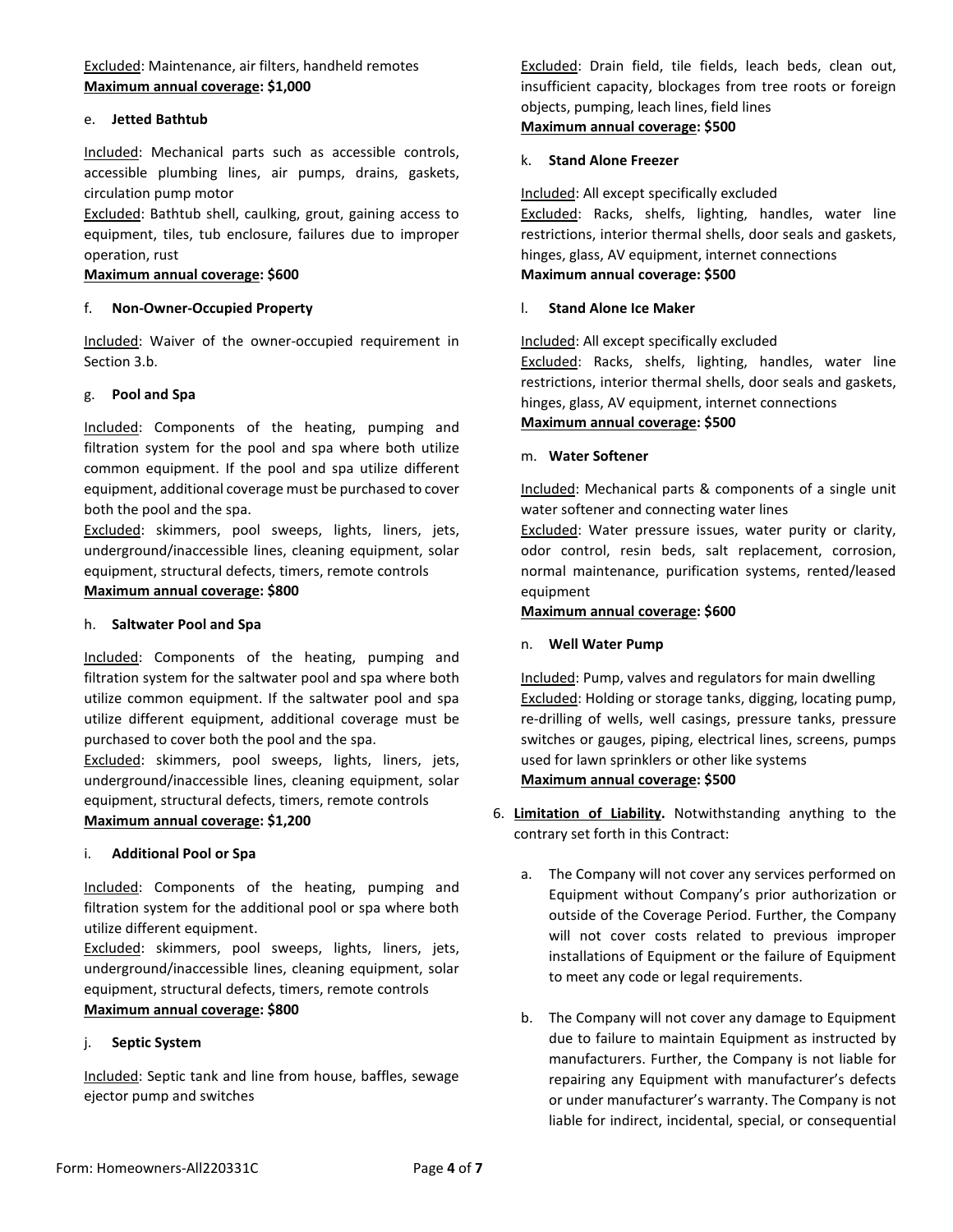damages, lost or imputed profits or revenues, or personal injury from a covered item even if advised of the possibility.

- c. The Company is not responsible for failure to provide reasonable service due to circumstances beyond its control. The Company will not be obligated to cover repairs to commercial grade or leased Equipment. Valuing systems beyond normal life expectancy will be at the sole discretion of the Company.
- 7. **Dispute Resolution.** Any controversy, dispute or claim arising out of or relating to this Contract, including whether the controversy, dispute or claim is arbitrable (each, collectively, a "**Dispute**"), shall be submitted to arbitration administered by the American Arbitration Association ("**AAA**") or its successor under the AAA rules in effect at the time the arbitration commences. The arbitration shall be conducted before a panel of three arbitrators selected and appointed in accordance with AAA rules, and will take place in the county where the Property is located. Each Party may be represented by one or more attorneys or other selected representative(s). Each Party will bear and pay equally the fees and expenses of AAA and each party will bear its own attorneys' fees, costs and other expenses in connection with arbitration. Judgment upon the award rendered by the arbitrators may be entered in any court having jurisdiction thereof.
- 8. **Cancellation.** You may void this Agreement within 30 (thirty) days of the coverage effective date for a full refund of the contract fees paid if no claim has been made.

You may cancel this Contract within 30 (thirty) days of the coverage effective date if a claim has been made, or at any time thereafter, at which time you may be entitled to a refund of unearned contract fees paid less a processing fee of twenty-five dollars (\$25) and less the cost of any services performed pursuant to the Contract, where permitted by law. If the refund calculation results in you owing us payment for services provided, we may bill you for the lesser of the net amount due to us or the unpaid annual term contract fee. We will bill or charge you any balance owed to us through the same mechanism as any previous installment billings, or we will direct bill you if such a mechanism is not available. We may terminate this Agreement immediately, after any applicable notice provisions, for non-payment, fraud or material misrepresentation. In the event of such termination, we may pursue all available remedies.

9. **Renewals.** This Agreement will automatically renew at Company's option and where permitted by state law for successive one (1) year periods unless cancelled by you or us in accordance with the cancellation provisions above. You will be notified of any rate and/or coverage changes not less than thirty (30) days prior to the expiration of the warranty.

- 10.**Multiple Units**. If this contract is for a Property that is a duplex, triplex, or fourplex dwelling, the invoice must reflect said property type in order for all of the units to be covered. Equipment that serves multiple units will only be covered if all Property units are covered by a Contract as of the repair request date. When multiple units are covered, each individual unit is subject to its own maximum annual coverage limits as identified above.
- 11.**New Construction.** If this contract is for a Property that is newly constructed and the new construction option is selected, coverage begins on day one (1) of month thirteen (13) after the home purchase.
- 12.**Transfer of Contract.** If ownership of the Property changes during the Coverage Period, you must notify the Company promptly, but in no event later than thirty (30) days after the Property is transferred, at (888) 509-2916, in order for this Contract to be transferred to the new owner. This Contract is assignable by the Company without consent.

# 13.**Miscellaneous.**

- a. Personally Identifiable Information. By submitting any of your personally identifiable information, such as your name, address, email address, phone number or fax number, to us, you consent to our privacy policy located at www.achosahw.com/terms.
- b. Severability. If any term or provision of this Contract is invalid, illegal, or unenforceable in any jurisdiction, such invalidity, illegality, or unenforceability shall not affect any other term or provision of this Contract or invalidate or render unenforceable such term or provision in any other jurisdiction.
- c. Headings. The headings in this Contract are for reference only and shall not affect the interpretation of this Contract.
- d. Governing Law. All matters arising out of or relating to this Contract shall be governed by and construed in accordance with the internal laws of the state in which the Property is located without giving effect to any choice or conflict of law provision or rule.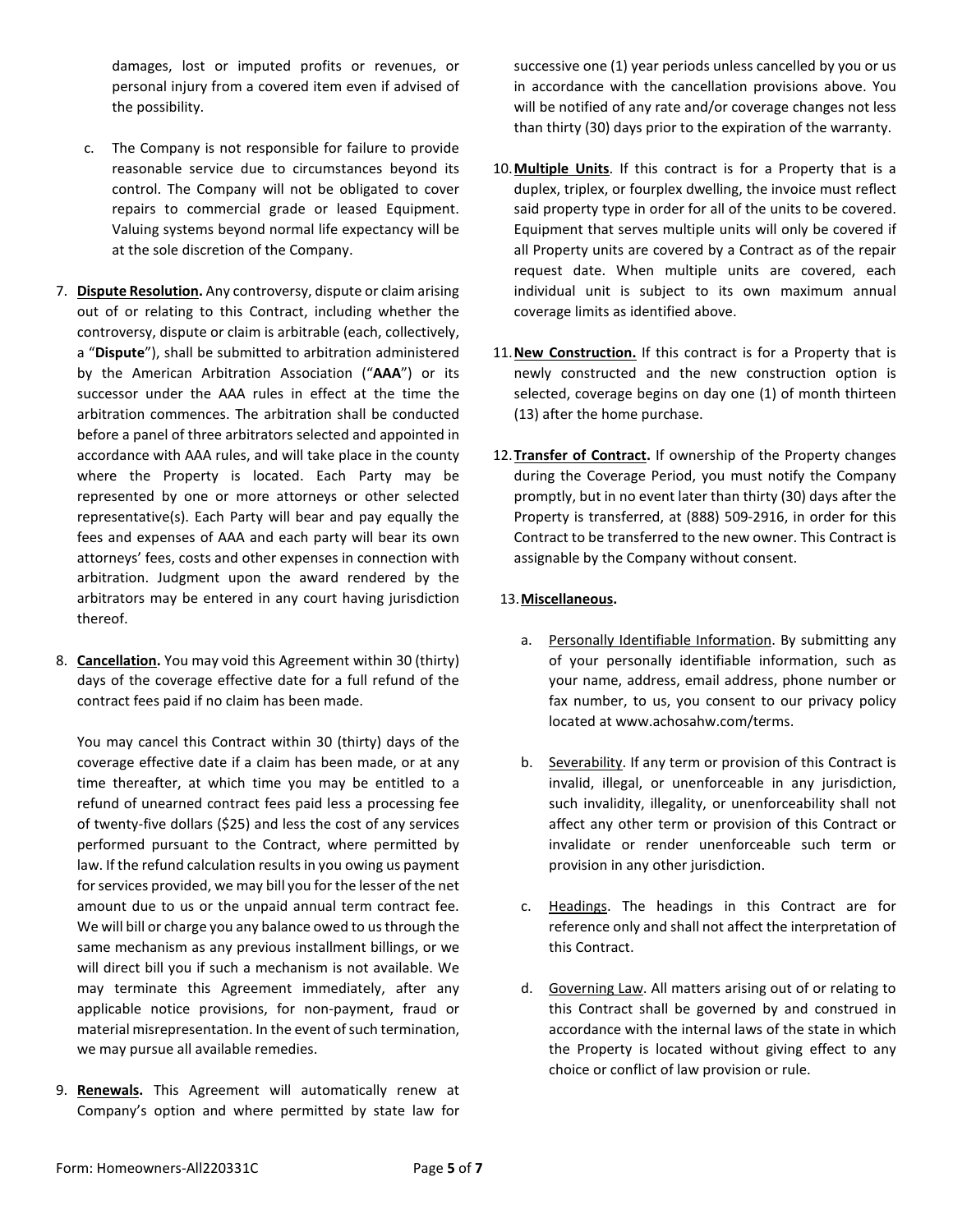- e. Entire Agreement. This Contract (including the Invoice and all documentation related to Add-Ons), constitutes the sole and entire agreement of the parties to this Contract with respect to the subject matter contained herein and therein, and supersedes all prior and contemporaneous understandings, agreements, representations, and warranties, both written and oral, with respect to such subject matter.
- 14.**Specific State Requirements.** The following state specific requirements apply if your Contract covers a Property located in one of the following states and supersede any other provision within your Contract to the contrary.
	- a. Alabama. Obligations of the Company under this service contract are backed by the full faith and credit of the Company.

The Company may cancel this contract for any business reason. The Company shall mail a written notice you at least five days prior to cancellation by the Company. Such prior notice is not required if the reason for cancellation is nonpayment of the fee or a material misrepresentation by you to the Company relating to the covered property or its use.

If this Contract is cancelled, you shall be entitled to a pro rata refund of the paid Contract fee for the unexpired term, less an administrative fee equal to \$25 and less all service (claims) costs incurred by the Company. Cancellations within 30 days of contract initiation are not subject to the proration or administrative fee.

b. Georgia. The Company's obligations under this Contract for a Property located in the State of Georgia are insured by a Surety Bond issued by Philadelphia Indemnity Insurance Company, 4050 Crums Mill Road, Suite 201, Harrisburg, PA 17112. If a claim or refund for a Property is not paid within 60 days after a proof of loss has been filed, you shall be entitled to file a direct claim against the surety at the above address.

The Company may only cancel this Contract for fraud, material misrepresentation, or nonpayment. For cancellations by the Company, the Company will issue a pro-rata refund of the paid Contract fee for the unexpired term without any further deductions. For all other cancellations, the Company will issue a pro-rata refund of the paid Contract fee for the unexpired term less 10% of the refund amount due without any further deductions. Should the Company cancel this Contract, it will provide at least thirty (30) days written notice.

Arbitrations will be conducted in the county in which the Property is located. Arbitrations will be nonbinding.

c. Iowa. Obligations of the Company under this Contract are backed by the full faith and credit of the Company and are not guaranteed under a reimbursement insurance policy.

The issuer of this Contract is subject to regulation by the Insurance Division of the Department of Commerce of the State of Iowa. Complaints that are not settled by the issuer may be sent to the Insurance Division. The address for the Iowa Insurance Division is 1963 Bell Avenue, Suite 100, Des Moines, IA 50315-1000.

The processing fee for cancellations is the lesser of \$25 or 10% of the contract purchase price. A ten percent penalty shall be added each month to a refund that is not paid to you within thirty days of cancellation.

The Company may cancel this contract for any business reason. If the Company cancels the Contract, the Company shall mail a written notice of termination to you at least 15 days before the date of the termination. Prior notice of cancellation by the service company is not required if the reason for cancellation is nonpayment of the purchase price, a material misrepresentation by you to the Company, or a substantial breach of duties by you relating to the covered product or its use.

- d. Kentucky. The Company has a performance bond with the Great American Insurance Company, 301 E. 4th Street, Cincinnati, Ohio 45202. You are entitled to make a direct claim against the insurer upon the failure of the Company to pay any claim within 60 days after the claim has been filed with the Company.
- e. Michigan. If performance of the service contract is interrupted because of a strike or work stoppage at the company's place of business, the effective period of the service contract shall be extended for the period of the strike or work stoppage.
- f. Oklahoma. Obligations of the Company under this service contract are backed by the full faith and credit of the Company.